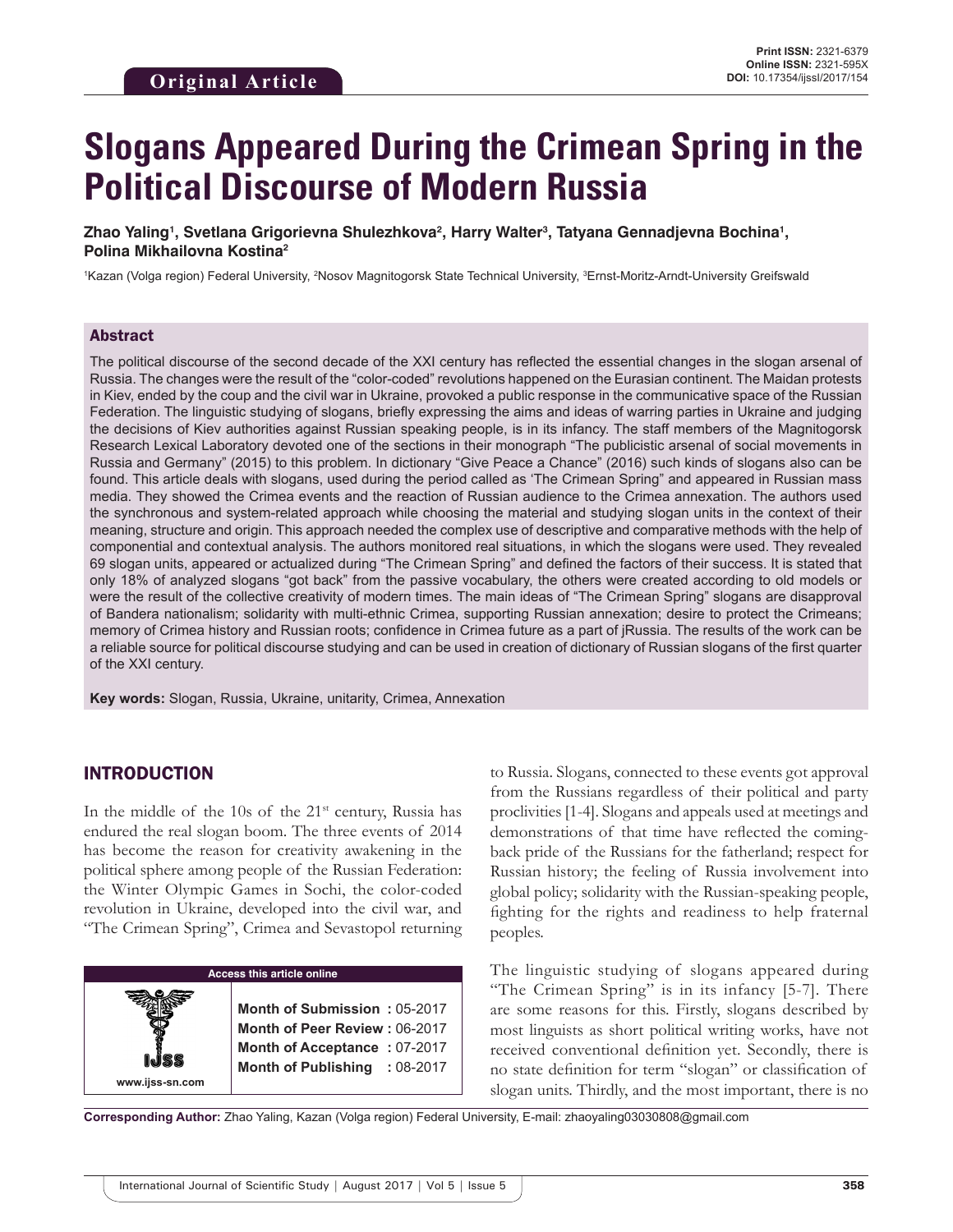branch for fixing and describing slogan material in native linguistics.

For the analysis, we chose slogan units, which showed the reaction of Russian people for "The Crimean Spring". Our choice is conditioned by not only geopolitical and humanitarian importance of the Crimea annexation for Russia, but also by the original character of language "maintenance" of this process in which the very important traits of Russian civil society were shown.

## **METHODOLOGY**

The authors set a goal to study the semantic scope, origin and typical models of slogans, appeared during The Crimean Spring. They used synchronous-system related approach to pick up the material. The approach required the multiple use of descriptive and comparative historical methods, which were combined with the methods of componential and contextual analysis. The authors took into consideration the real situations, in which the slogans were used. The language is considered by the authors as a socio-historic phenomenon reflecting social events and the structure of the society [8: p.221].

## RESULTS

We analyzed of about 70 the most common political slogans, which were used between 2014 and 2017.

*The Crimean Spring* was a phrase, created on the analogy of *The Arab Spring* – the name of evolutional events, antigovernmental meetings and strikes, started in Arab countries in the middle of December of 2010.

The Arab Spring overtook 14 countries and all this led to civil wars, bloody strikes and the death of 650 000 people.

The main slogan of the Arab people was *The People Want the Fall of the Regime!* Arab political strategists, called the antigovernmental movements on the Middle East "*The Arab Spring".* They took this word from European revolution leaders of 1848–1849 years, who fought under the slogan *Spring of Nations* and filled the word *spring* with revolutional meaning. The word *spring* symbolized the wakening of nature and changes.

On the one hand, appeared in 2014, set phrase *Crimean Spring* got with the key component of the meaning revolutional component of changes and regime fall. On the other hand, the phrase became the symbol of peaceful, bloodless victory of rebellious people. That was the main difference between set phrases*Crimean Spring* and*Arab Spring.*The difference was also reflected in Russian political discourse and defined the main idea and ideologemes of slogans, used by the Crimeans, who refused to obey Kiev authorities, headed Ukraine in a coup and followed Nazi Bandera ideology.

Currently newspaper has become an important way of delivering information [9: p.181]. Newspaper articles about "The Crimean Spring" are always followed by the notes about so-called "polite people" (little green men), Russian soldiers, provided the peaceful outcome to protest movement on the peninsular: The Crimea Annexation: How "little green men" became "polite people": On Monday in Russia, we congratulated representatives of the Special Forces. Among the other things, they ensured safety during the Crimea referendum, where they got nickname "polite people". Lots of people gathered On Special Operations Forces Day, celebrated in Russia on February 27, at the monument to "polite people" in Simferopol – Duma members, elected from Crimea, representatives of the Republic State Council and city authorities. Makarova Y., Abramov K. The man and the cat. How "polite people" became the symbol of patriotism and bane to the West//Lenta.ru, 5. 5. 2017.

Slogans of 2014, along with the above-mentioned neologisms, served as the convincing proof of bloodless, free-will character of the Crimea Annexation.

According to the article authors, slogan is a brief, expressive phrase, giving precise assessment to events, expressing ideas or current demands of different social groups and aimed to cause the necessary reaction of the masses [10: p.3].

As a hyperonym the term slogan serves as the general name for appeals, mottoes, protest formulas, tough characteristics, angry statements, damnations, cautions, banes, toasts, calls, spells, vital credos, greetings and other similar sayings. For example: *For Russia!, For Novorossiya!, Hands off Crimea!, Prosperity in unity!, There is no place for Bandera in our home! No fascism!, Hurrah! Russia!, we won't forget – we won't forgive!, People of Crimea! We have common land – we have common destiny!, We stand up for the Russians!, Russia and Crimea – forever together!, Hail to the solidarity of the Slavs! and etc.*

# **DISCUSSION**

According to the topic, slogans of The Crimean Spring can be divided into several groups. In the article the authors stop only on the most numerous.

The first slogan group has appeared as the reaction to nationalistic slogans of Euromaidan, supported by Kiev authorities, who aggrieved Russian-speaking people in Ukraine. They considered Stepan Bandera, who fought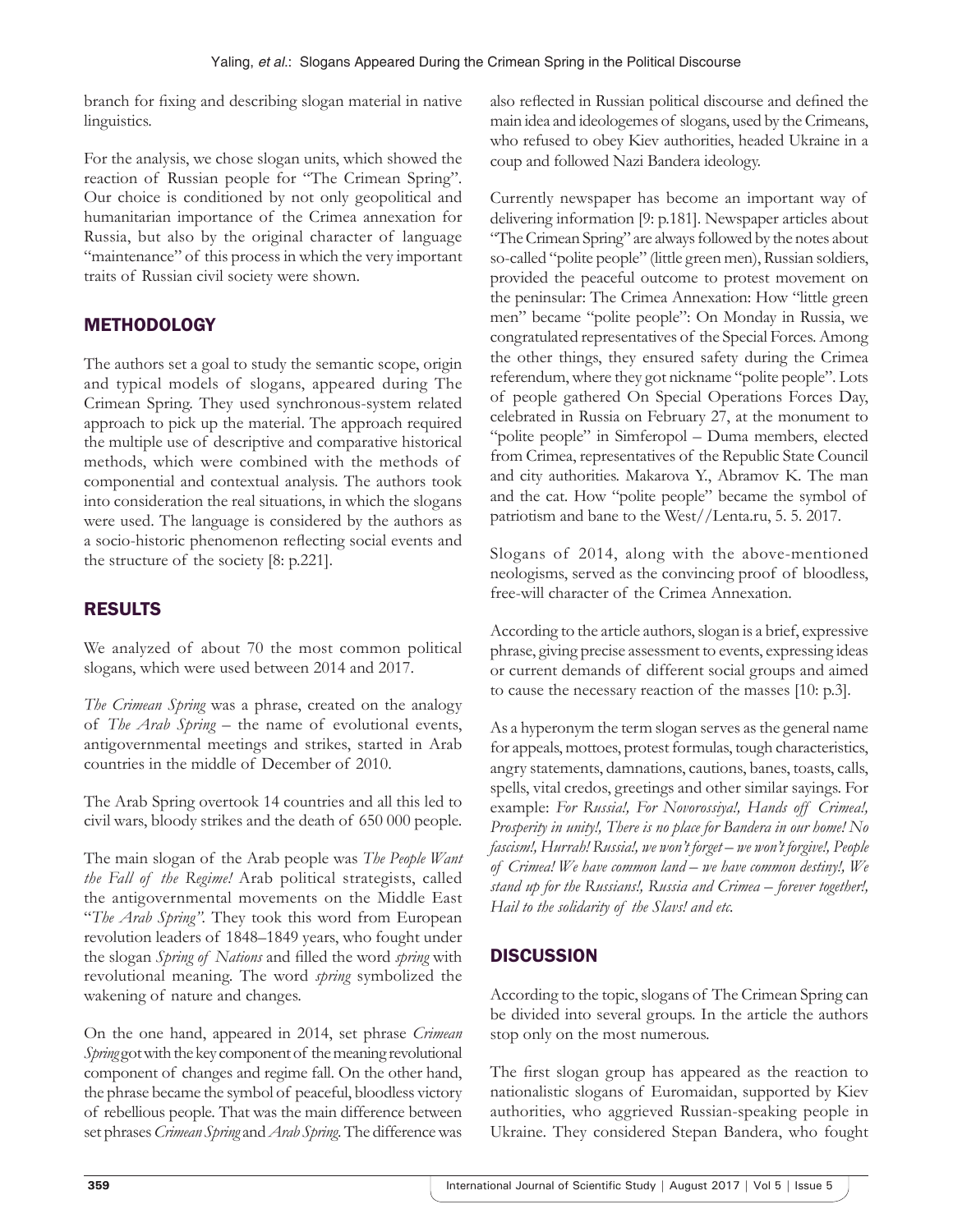for Hitler, a national hero and used Bandera slogan *Glory to Ukraine! Glory to the Heros!* as state one.

Extremist threats, nationalistic slogans and offensive chants of the Right Sector (Bandera will come and bring the order!; Who not jumping – the Moskal!; Knife the Moskals!; Hang Moskals!; Ukraine is for Ukrainians!; Ukraine is above all!; Hail Ukraine – death to enemies!) caused protest slogans in Crimea and Russia: Banderists, hands off Ukraine!; Hands off Crimea!; No Maidan!; Nazism won`t pass! Wake up, Ukraine! and so forth. For example: On February 28 on one of the crowded squares of Lipetsk, at the building of the municipal administration there was a meeting dedicated to events in Ukraine. Lipetsk communists were with red banners and slogans: "There is an aggression directed to Ukraine take-over!", the USA, NATO, The European Union hands off Ukraine!", "No fascism in Ukraine!", "Events in Ukraine – war on a threshold of our house!" and etc. Corruption generates fascism//The Truth, 04-05.03.2014.

The second group includes slogans in which the Russians express solidarity with Russian-speaking people of Ukraine and Crimea: Russian unity – adherence to ideas!; The Crimeans, we are together!; Russia is with Crimea!; Our strength lies in our unity!; For the future of Crimea together with Russia!; Ukraine, we are together!; Russia (LDPR) is for Crimea (Donbass)!; We support unity!; While we are together, we are strong!; Crimea – the area of Russian opposition!; We are brothers! We are together! and etc: On anniversary of the Crimea annexation, there were a lot of meetings in the Crimeans` support all around Russia. On website "For the people protection" near the photo, taken by S. Baranov and A. Zatonskiy during the meeting in March of 2015, there was a text, titled "The Crimeans, we are together!": On March 18, there was a concert meeting on Kuibyshev square in Samara <…> Thirty thousand people from Samara region came to the square. They held banners: "Keep the faith, Crimea. Samara is with Crimea!", "We don`t betray our own"! <…> "The Crimeans, we are together!" Access mode: http://www. zasn.ru/event/703 (date of the address: 06.05.2017).

Slogans appeared during "The Crimean Spring" form the third group. These slogans are phrases, which express readiness of the Russians to help and protect fraternal people (very often such slogans are the responses to the request of defence – Russia, save us from genocide!): We will protect the Russians!; We will protect Novorossia!; Let`s help our brothers!; The Russians don`t betray!; We don`t betray our own!; Let`s protect fraternal people! and others. Political parties such as KPRF and LDPR took an active part in the process of slogan promotion: In the plea of Stavropol division of KPRF to Ukrainian president P.A. Poroshenko, it is said: We know the price of fascist

turncoats, who are ready to lead the people to disaster. We <…> stand up for fraternal people <…> Mr Poroshenko! The country, defeated fascism gave You everything. You were born and grew up under the peaceful sky. You were reliably protected by the Soviet Army <…> Why now, when you are the President, Your country welcomes fascist aggression?//KPRF Website. Access mode: http://kprf26. ru/787 (date of the address: 26.09.2016).

The fourth group consists of slogans, which approve the Crimea annexation, toasts and greetings in honor of Crimea and Sevastopol return into "home harbor": Sevastopol – Crimea – Russia!; Kerch and Sevastopol are our holy!; Crimea is Russia!; Crimea and Russia - common history, common destiny!; Welcome home, Crimea (to Russia)!; Sevastopol is Russian city!; Crimea and Sevastopol, welcome home!; Welcome Sevastopol!; Welcome Crimea! and etc. We give only some examples here: Some Crimea slogans will be heard on the square: Crimea and Russia – united people, united country!; Kerch and Sevastopol are our holy!; There is no place for Bandera in our home!<…> However, the Crimean meeting is supported not only by communists. Among the protesters there will be members of the United Russia and LDPR. Berdsk administration also agitates people to come to the meeting. The City Council believes that it is going to be a good chance to unify the people. The Crimea annexation will be the main topic of the May Day meeting in Berdsk// The Courier. Wednesday. Berdsk, 29.04.2014; We support their right to selector. We approve the actions of the Supreme Council of Crimea, legitimate authorities of Sevastopol and other cities with mostly Russian people. Sane President – reasonable defence measures! Sevastopol, Crimea, Russia! O.S.Adamov. Performance on Perm meeting//OD Website "Union Chernobyl of Russia", 12.03.2014. Access mode: http://souzchernobyl.ru/index.php/2/2833.html (date of the address: 19.10.2016); People, who came to support the results of the referendum in Crimea and the return of Crimea and Sevastopol into Russia held banners "Crimea! Russia!". "Welcome home, Crimea!", "We are together with Crimea" and Russian flags and party banners. Dagestan "Patriots" supported reunion of Crimea and Sevastopol with Russia//Press service of the Dagestan regional office of political party "Patriots of Russia", 3.20.2014. Website of Patriots of Russia party. Access mode: http://-patriot-rus. ru/news/glavnyie-novosti/dagestanskie-patrioty (date of the address: 9.29.2016).

Russian mass media use different slogan phrases when describe events in Crimea and Ukraine. These slogans are a kind of oaths and they appeal to save the memory about evil deeds of fringe groups. The slogans remind of active members of anti-maidan movement, who were burnt in Odessa inside the Trade Unions Building, about people who died on Maidan Nezalezhnosti in Kiev and